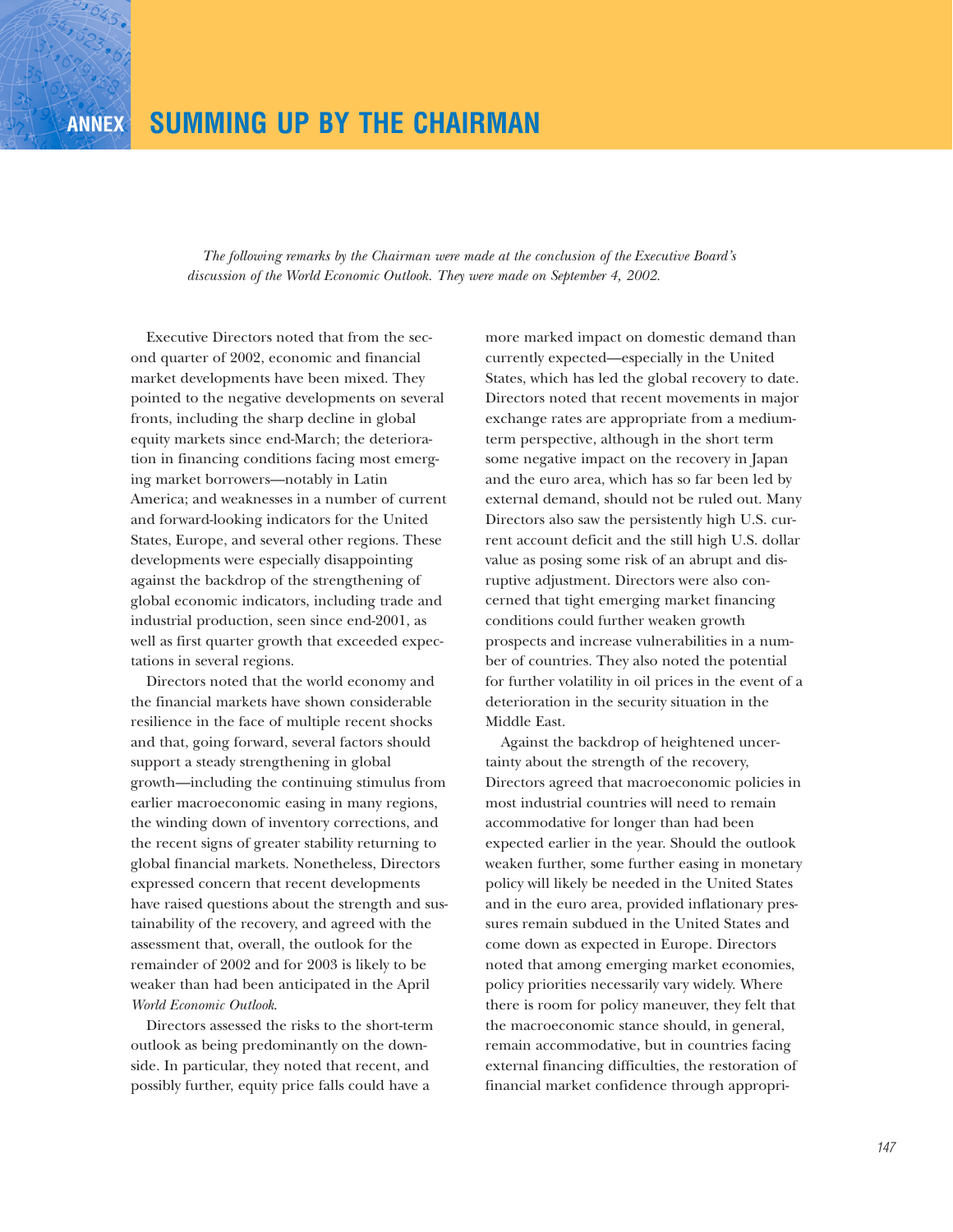ate policies should be the priority. Looking ahead, Directors concurred that, in most industrial and emerging countries, fiscal restraint and progress with ongoing structural reforms will remain the essential priorities needed to strengthen and broaden the sources of growth over the medium term, to reduce global imbalances, and to improve resilience to future economic shocks.

#### **Major Currency Areas**

Turning to the prospects for the major currency areas, Directors agreed that recent indicators still generally point to the continued moderate recovery in the *United States*, supported by the further fall in long-term interest rates, the lower dollar, and the macroeconomic stimulus still in the pipeline. They noted that, nevertheless, important uncertainties to the outlook remain. These uncertainties relate to the extent to which equity market developments and corporate accounting scandals will affect consumption growth and investment recovery, the extent of overcapacity in a number of industries, and the outlook for productivity growth. Against this backdrop, Directors recommended that the Federal Reserve should wait to withdraw monetary stimulus until the recovery is firmly established, and that it consider further easing if incoming data remain weak. While fiscal policy has provided welcome support to activity during the economic slowdown, Directors noted that following its recent deterioration, the mediumterm fiscal outlook will need to be strengthened. Many Directors recommended that the U.S. authorities adopt a medium-term budgetary framework directed at attaining budget balance over the business cycle, both to increase domestic saving and to better prepare for the fiscal pressures from population aging. Noting that restoration of confidence will be key to underpinning the recovery, Directors welcomed the U.S. authorities' swift actions to strengthen corporate governance and auditing, and considered that their vigorous implementation and enforcement, as well as their possible further strengthening if needed, will be crucial to ensuring that they have the necessary impact.

Directors were encouraged by recent indicators in *Japan*, suggesting that activity is stabilizing. They were concerned, however, that economic signals still remain mixed. With the outlook for domestic demand remaining weak, the modest rebound projected for the rest of 2002 and for 2003 is subject to downside risks, particularly if, in an uncertain external environment, the global recovery turns out to be weaker than expected or if the yen appreciates further. Directors agreed that strong implementation of structural reforms to improve the financial health and profitability of the banking sector, accelerate corporate restructuring, and increase investment opportunities remain key to strengthen Japan's growth prospects durably. To support activity in the short term, most Directors recommended a more aggressive monetary stimulus, combined with a public commitment to end deflation in the near future. In view of the high level of public debt, Directors agreed that the focus of fiscal policy will need to turn toward gradual consolidation. They suggested that in the context of an acceleration in structural reforms, the authorities should consider maintaining a neutral fiscal stance in the short run to mitigate any initial negative impact on growth of the reforms.

Directors noted that recovery is not yet well established in the *euro area*, with domestic demand still weak—especially in Germany and Italy—and the resilience of export-led growth possibly at risk should the global recovery falter. Several factors should, however, support a steady—albeit moderate—pickup in activity in late 2002 and in 2003, including growth in household and corporate earnings, lower inflation—partly as a result of a stronger euro—and improvements in labor market performance over recent years. Given the hesitant recovery, and with risks to price stability having become more balanced, Directors concurred that monetary policy should remain on hold for the time being, and that the ECB should stand ready to consider interest rate cuts if activity weakens and inflation declines as expected. With budgetary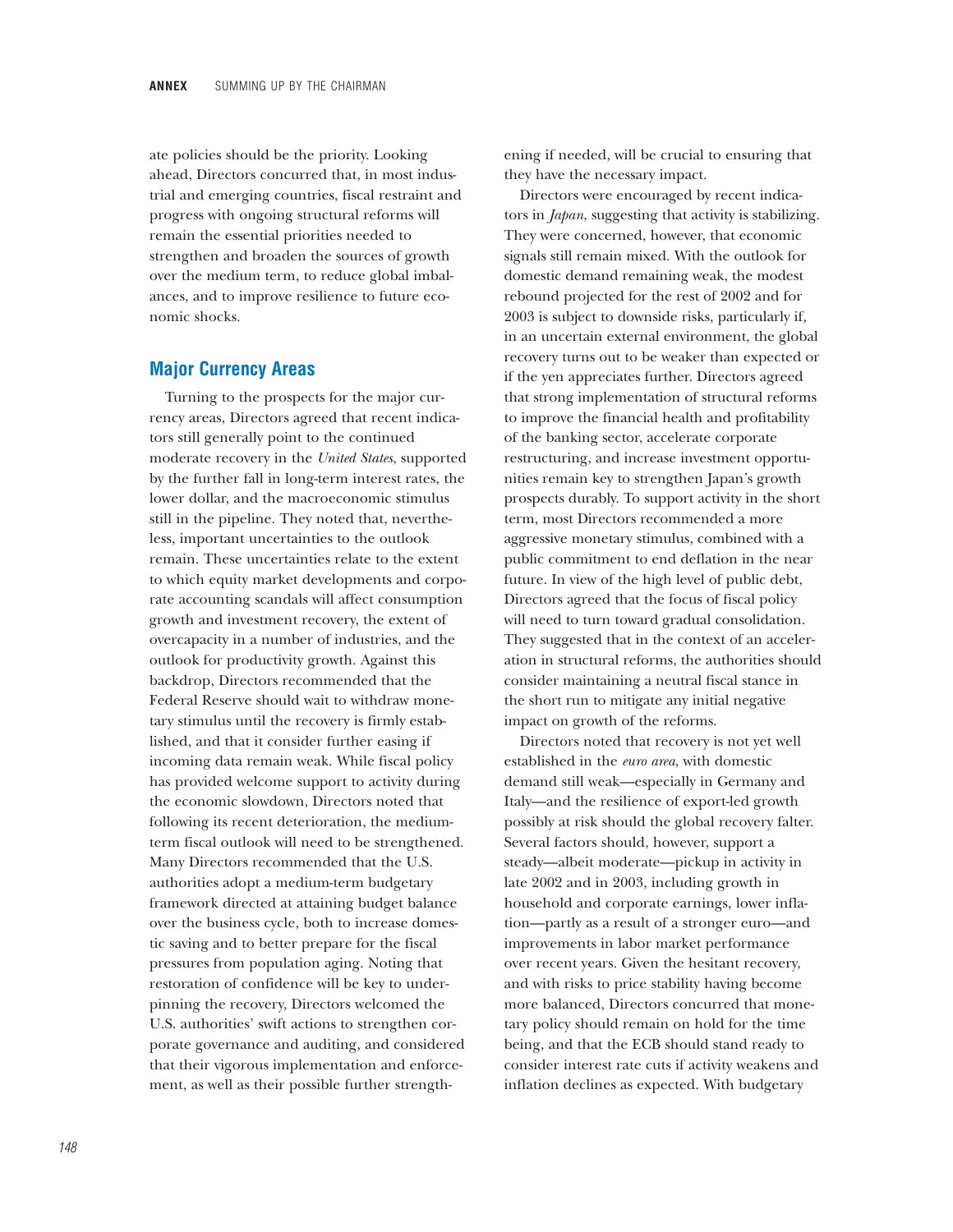positions in several countries having become more difficult, most Directors saw little room for maneuver on the fiscal front. Directors generally were of the view that in most euro-area countries, a further strengthening of fiscal positions over the medium term will still be needed to prepare for the effects of population aging and to provide scope for reductions in high tax burdens. In addition, building on the significant progress achieved in recent years, Europe should press ahead with the sustained implementation of structural reforms, especially in its labor and product markets, as these will boost productivity and growth potential. Some Directors encouraged deeper analysis of the impact of the structural reforms in Europe on potential output.

Directors welcomed the staff's analysis of external imbalances in the industrial countries during the 1990s as providing a useful framework for discussing policy responses in a multilateral setting. They noted that the significant expansion in current account imbalances among deficit countries reflects faster growth combined with buoyant expectations about future economic prospects associated with the IT revolution, which has supported real demand and fostered autonomous capital inflows. Directors agreed that existing current account imbalances are unlikely to be viable over the medium term, and that an adjustment will be needed over the coming years, with its speed likely to reflect in part underlying differences in growth prospects across countries. To enhance prospects for a smooth rotation of demand from countries in deficit to those in surplus, Directors reiterated the importance of fiscal consolidation in deficit countries, which should be combined with accelerated structural reforms in surplus countries designed to make these economies more flexible, and enhance their medium-term growth potential and demand.

### **Emerging Markets**

Directors noted that developments and prospects among *emerging markets* are being shaped by the hesitant recovery in industrialized economies, adverse developments—including heightened risk aversion—in international financial markets, and significant economic and political uncertainties in some major economies with large external financing requirements. In particular, Directors expressed concern about the sharp deterioration of economic conditions in *Latin America,* although some countries continue to resist the region's difficulties reasonably well. They noted that this deterioration partly reflects the turmoil in Argentina and its spillover effects on some neighboring countries, notably Uruguay. The difficulties being faced by a number of Latin American economies are, however, also largely the result of interactions between domestic political uncertainties and underlying economic vulnerabilities, particularly high debt levels, large external financing requirements, and—in some countries—fragile banking systems. To reduce these vulnerabilities, Directors urged these countries to make further determined efforts to achieve sustainable improvements in fiscal positions, maintain firm monetary policies, and push ahead with wideranging structural reforms—including measures to strengthen banking systems and liberalize external trade.

In contrast to most other regions, activity in *emerging markets in Asia* has picked up markedly, led by strong growth in China and India and improvements among countries most oriented to the information technology sector. To reduce remaining vulnerabilities, Directors agreed that in general policy priorities across the region will need to include creating the conditions for a sustainable strengthening of domestic demand and improving the region's resilience to shocks, including through further bank and corporate restructuring, strengthening medium-term fiscal sustainability, and ensuring appropriate flexibility in exchange rate regimes. Noting the increasing contribution of intra-Asian trade to regional stability and growth, Directors also highlighted the importance of ensuring that the Asian economies remain sufficiently flexible and dynamic to take advantage of prospective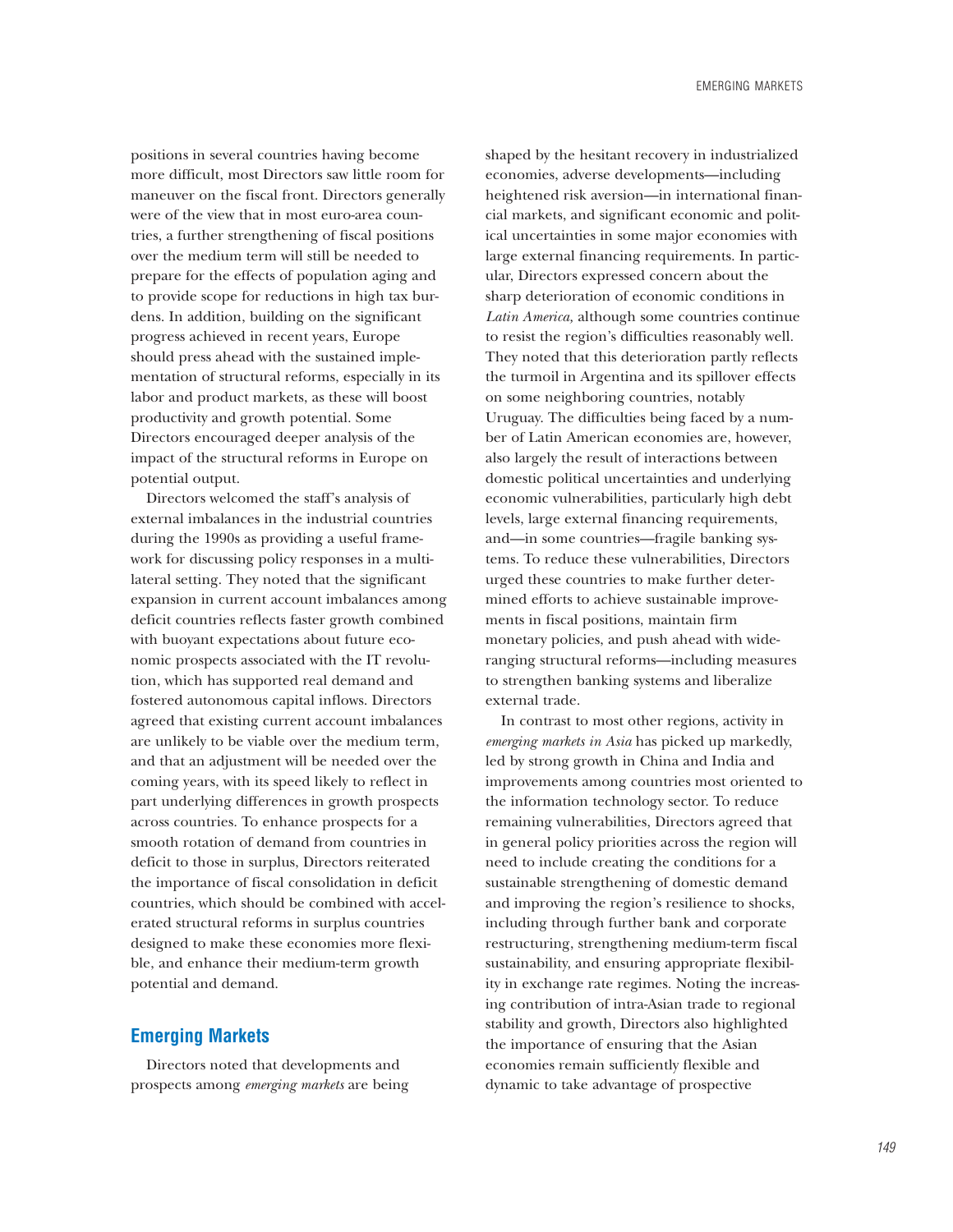changes in intraregional trade opportunities including as a result of China's rapid growth and entry into the World Trade Organization.

Growth among most of the *European Union accession candidates in central and eastern Europe* has been relatively well sustained, aided by strong domestic demand and export growth. Although the high current account deficits in many of these countries have been readily financed, especially through direct investment, Directors suggested continued vigilance to ensure that these investment inflows are sustained. Fiscal restraint, together with structural reforms, will help underpin market confidence and support economic adjustment. Noting the recent increases in economic and political uncertainties in *Turkey*, Directors urged the authorities to maintain their commitment to macroeconomic stability and structural reforms, including improvements in bank supervision and public financial management.

Directors noted that growth in the *CIS*—especially *Russia and other countries relatively advanced with economic reforms*—has remained reasonably strong, mainly on account of robust domestic demand. The key medium-term challenge remaining for the region is to accelerate the reform process, especially among the less advanced reformers whose growth performance continues to be hampered by macroeconomic instability, lack of corporate restructuring, and an unfavorable investment climate. Directors looked forward to improved prospects for the lowest-income CIS countries, with technical and financial assistance provided under the CIS-7 Initiative supporting their reform efforts.

Directors noted that growth in *Africa* has weakened in 2002 as a result of commodity price developments, the severe drought in southern Africa, and the remaining conflicts in some countries. The expected strengthening of external demand and improvement in commodity prices are, however, expected to support a pickup in growth in 2003. Welcoming the substantial progress that many African economies have made since the mid-1990s toward macroeconomic stability, Directors agreed that the pressing

need now is to improve the overall environment for investment and growth—particularly by strengthening the economic infrastructure and the main market institutions, as well as the quality of governance. In this context, Directors looked forward to the sustained implementation, with appropriate external support, of the New Partnership for African Development (NEPAD), which embraces these key priorities. They also noted the positive contribution of the HIPC Initiative in reinforcing growth prospects and development efforts in the region.

Directors noted that, following the recent slowdown, growth in the *Middle East* is expected to pick up in the near term, assuming the global recovery gains momentum, oil prices remain firm, and the regional security situation improves. In several countries, sustaining stronger and broader-based growth will also importantly require strengthening the fiscal situation and accelerating structural reforms, especially as regards trade and price liberalization.

### **Agricultural Policies**

Directors welcomed the essay on agricultural policies as an important contribution to the increasing body of Fund analysis demonstrating the benefits of trade liberalization for both industrial and developing countries. They noted that the extremely high level of support provided to farmers in industrial countries affects developing countries in various ways—including by depressing the world prices of commodities of interest to poor farmers and by increasing world price variability. Directors strongly encouraged industrial countries to use the opportunity provided by the Doha round of multilateral trade negotiations to reduce agricultural support and/or shift to less distorting forms of support moves that would bring aggregate gains by increasing efficiency and real incomes in both industrial and developing countries. Directors also saw a need for food-importing poor countries to receive appropriately targeted assistance to mitigate the effects of higher food prices resulting from liberalization.